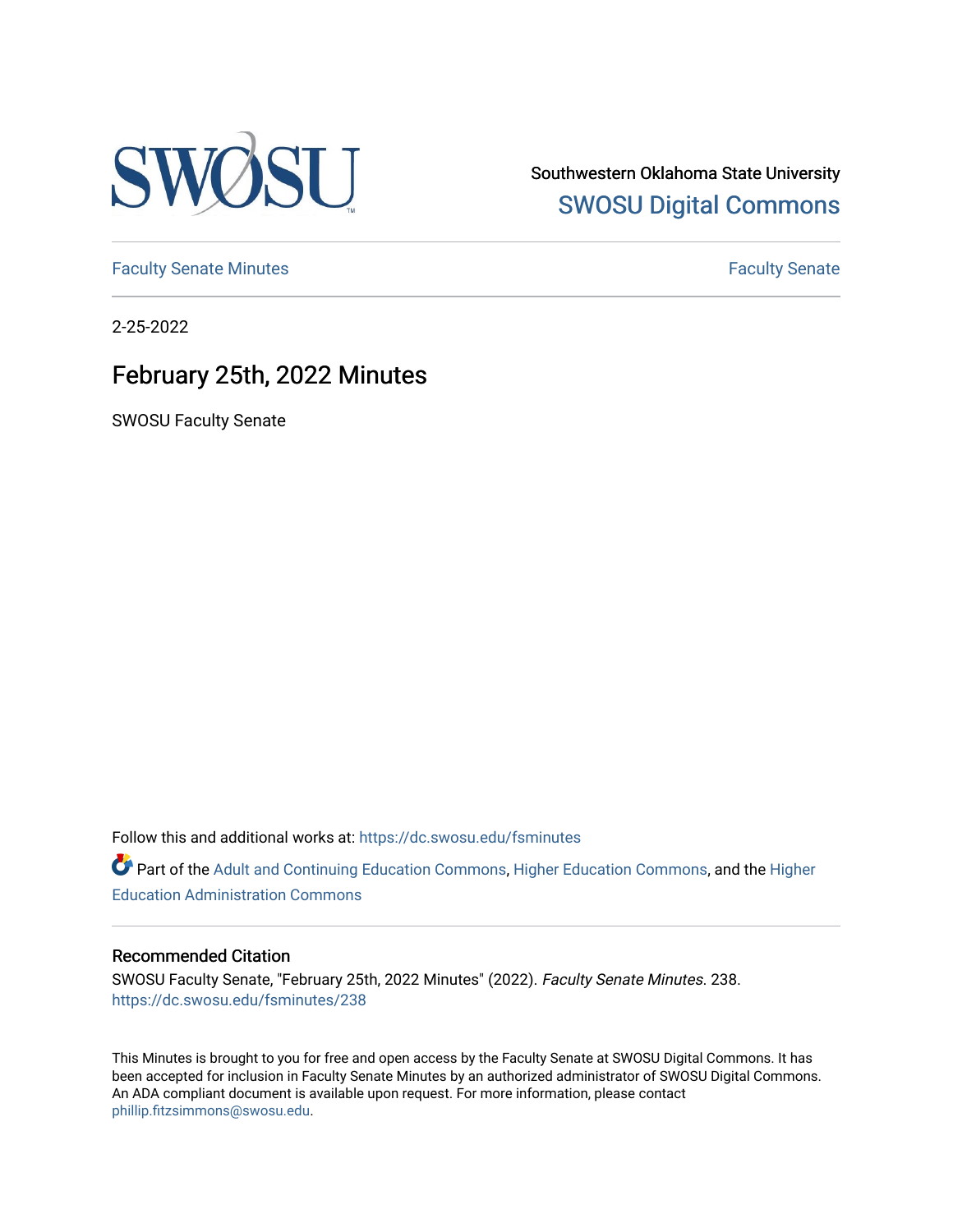# SWOSU Faculty Senate Minutes

Friday, February 25, 2022, 2:30 p.m. in STF 108 Join Zoom Meeting <https://zoom.us/j/91442578693>

I. **Call to Order:** Faculty Senate President Amanda Evert called the February 2022 meeting of Faculty Senate to order at 2:34 via Zoom.

**Establishment of a Quorum:** Amanda Evert, Stephen Burgess, Phillip Fitzsimmons, Daniel Kavish, Scott Long, Shelly Martinson, Vanessa Nix, Kathy O'Neal, Eric Pritchard, Hardeep Saluja, Jimena Aracena, Dana Lloyd, Glenna Davis, Landry Brewer, Alex Lee, Trevor Ellis, Jon Henrikson, Melanie Claborn, Jessica Salmans, Muatasem Ubeidat, Jeremy Johnson, Jieun Chang, Nolan Meditz, Sherri Brogdan, Holley Mace, Karen Sweeney, Brett Chase, Dana Oliver, Ryan Agyemang

- II. **Certification of Substitutes:** Michael Dougherty
- **III. Presentation of Visitors:** None
- **IV. Approval of Minutes:** January 2022
- **V. Announcements**
	- 1. Executive Council & Administrative Council Meeting on Feb. 7
		- o Citizens of Weatherford generously approved \$7 million for rural health
		- o The construction timeline and detailed plans for the Hodge Pharmacy & Rural Health Center will be formulated and solidified as funding is secured.
		- o SWOSU is considering Aerospace and Defense Partnerships
		- o SWOSU is offering 14 concurrent classes at Yukon High School. Three of these are taught face-to-face by SWOSU Faculty.
		- o Stafford Archives celebration will be soon.
		- o Brian Adler announced his upcoming retirement.
		- o Todd Boyd announced his upcoming retirement.
		- o OneNet is working on the Zoom freezing issue.
		- o Registration and submission for Oklahoma Research Day (ORD) is now open and will close on Wednesday, March 2, 2022
		- o VP Student Services on-campus interviews planned end of March/first of April
		- o Dean of Students on-campus interviews planned for end of March/first of April
		- o Admissions and Recruitment Director not yet posted
		- o Residence Life and Housing Director –posted internally
	- 2. Faculty Senate Executive officers meeting with Dr. Kendall on Feb. 22 at 2:30 p.m.
		- ∋ Covid Update
			- o SWOSU reported COVID cases are down
			- o Reported that Weatherford Regional Hospital is having fewer COVID cases
		- ∋ Hodge Center
			- o Dr. Lovell and Dr. Kendall presented to the Health and Human Services committee in Legislature and it was forwarded to the full committee.
			- $\circ$  The full committee meets again March 10<sup>th</sup>.
			- o Chair of the committee is very supportive of the proposal.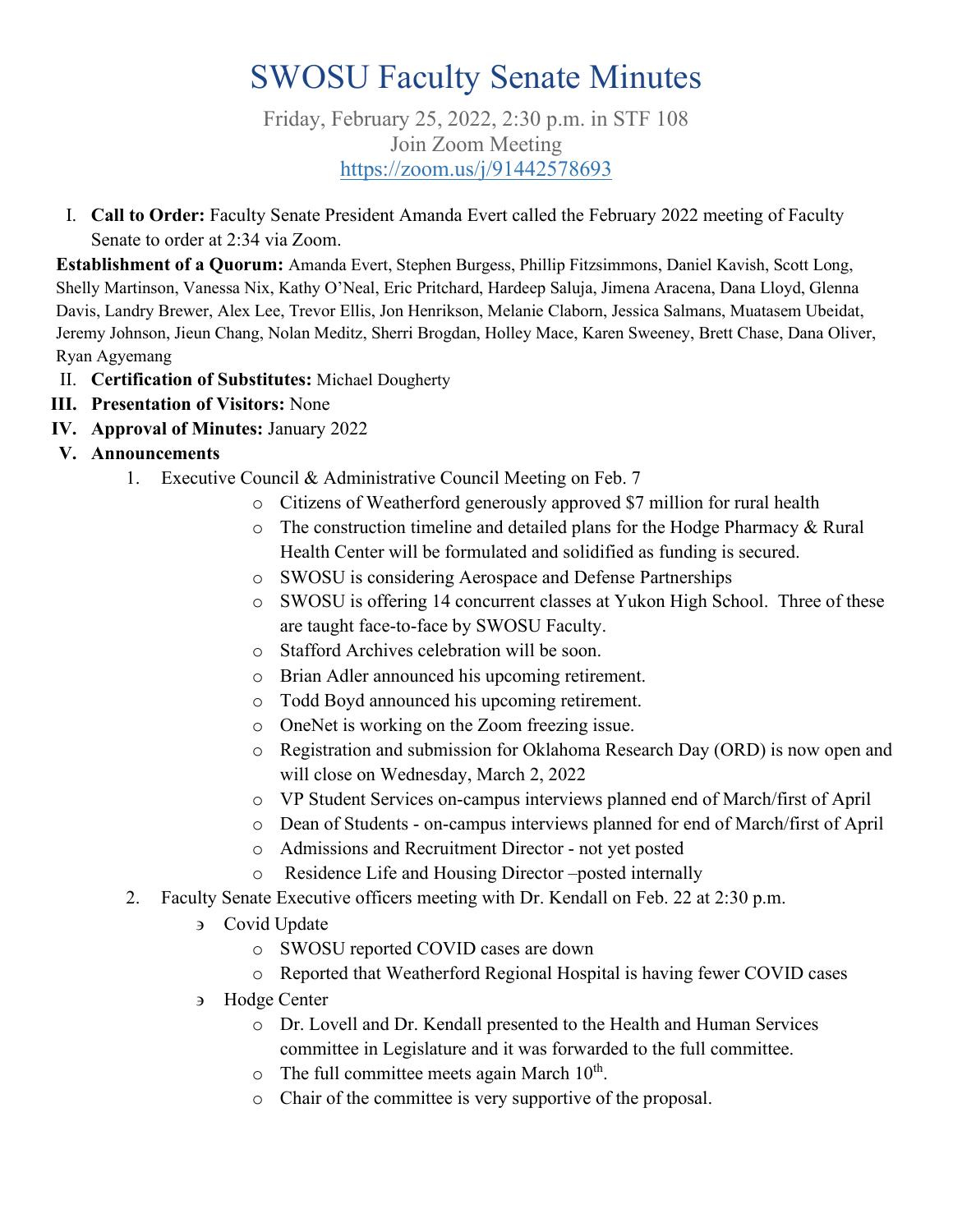- o What could make our proposal more attractive is that SWOSU has a strong background in healthcare programs and our support from Weatherford and Hodge donation.
- o Still talking about the physical location.
- ∋ Review Utilization and Allocation Taskforce for the Sayre campus has been created.
	- o Committee is meeting and gathering data
	- o The final report will be shared with the President later this spring.
- ∋ Enrollment update
	- o Trying to make self-service more user-friendly.
	- o There is an adviser training program on Canvas.
	- o The new Dean of Enrollment is looking at improving the process.
- ∋ Graduation Changes
	- o All spring 2022 ceremonies will most likely all be in PCEC
	- o It is possible there will be a Fall 2022 graduation ceremony
- ∋ February RUSO meeting postponed because of weather until March
- ∋ Aerospace is the second biggest industry in Oklahoma now and administration is working on partnerships.
- ∋ This Sunday at 2 p.m. Distinguished Student Awards
- ∋ Discussing process of closing out incomplete grades
- ∋ Discussing future organization of current College of Professional and Graduate Studies
	- o They are hoping to have plan finalized in the next month
	- o Must have future plans approved by RUSO and OSRHE

#### **VI. Secretary/Treasurer Stephen Burgess**

- 1. Please check the minutes carefully from each meeting to be assured you were not missed.
- 2. Treasurer's Report
	- a) BancFirst
		- (1) Balance: \$2,109.38
		- (2) Withdrawal: \$131.91
		- (3) Deposit:
		- (4) Current Balance: \$1,977.47
	- b) University Account
		- (1) September Balance: \$105.01
		- (2) Current Balance: \$105.01
- President-Elect Holly McKee: None
- Past President Karen Sweeney: None
- Faculty Athletic Representative Bo Pagliasotti: None
- Student Government Representative: None
- Library Representative Phillip Fitzsimmons: There will be an open house of the General Thomas P. Stafford Archives on March 11 from 3:00-5:00. Everyone is welcome to come to see some of the items in our collection. The open house follows the 2:00-3:00 by-invitation-only dedication ceremony of the new archive.

### **VII. Reports from Standing and Ad Hoc Committees:**

#### **VIII. Unfinished Business:** None

IX. **New Business:** None